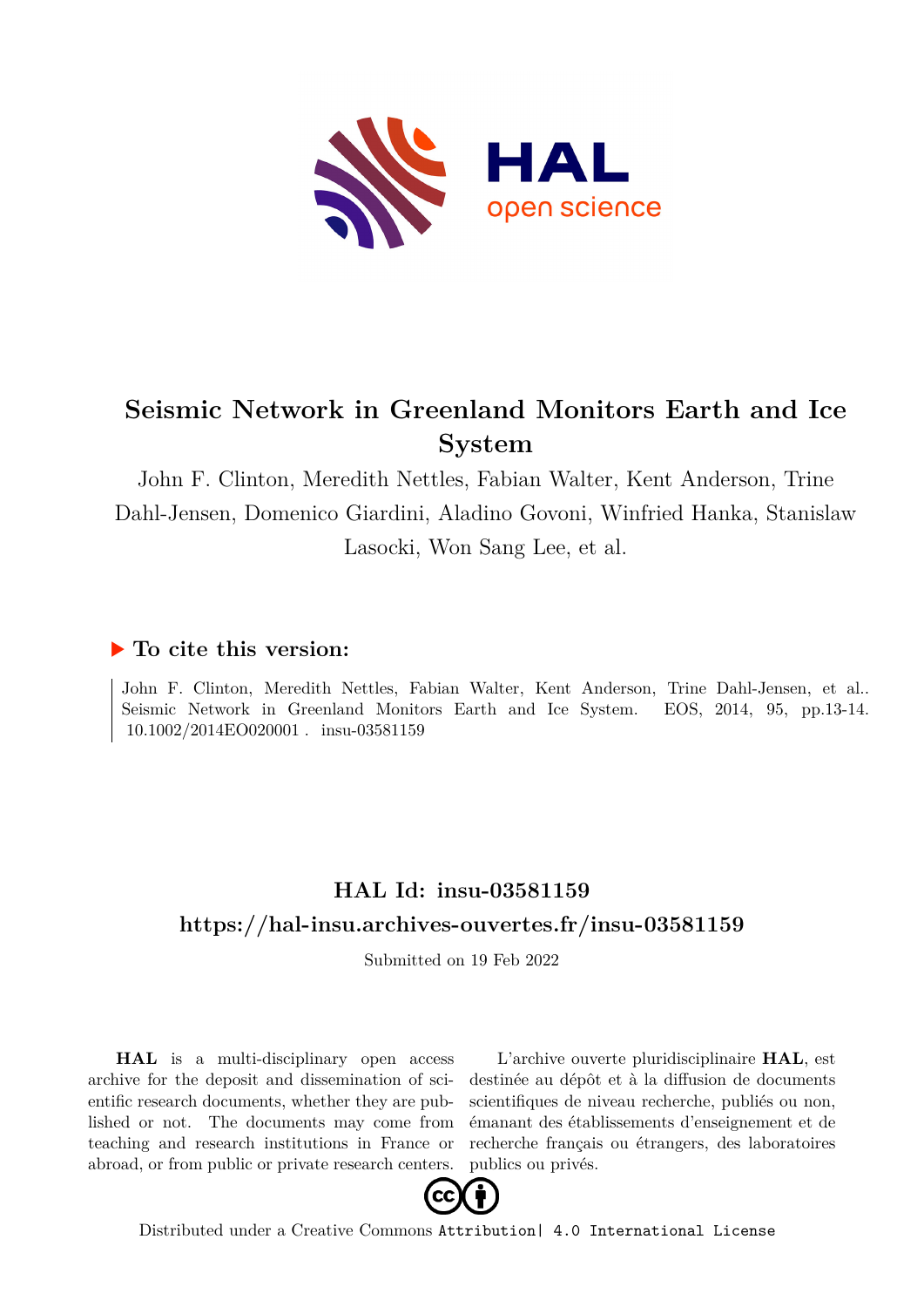

# VOLUME 95 NUMBER 2 14 January 2014

## Seismic Network in Greenland Monitors Earth and Ice System

#### PAGES 13–14

 Some of the most dramatic effects of climate change have been observed in the Earth's polar regions. In Greenland, ice loss from the Greenland ice sheet has accelerated in recent years [*Shepherd et al.,* 2012]. Outlet glaciers are changing their behavior rapidly, with many thinning, retreating, and accelerating [*Joughin et al.,* 2004]. The loss of ice weighing on the crust and mantle below has allowed both to rebound, resulting in high rock uplift rates [*Bevis et al.,* 2012]. Changes in ice cover and meltwater production influence sea level and climate feedbacks; they are expected to contribute to increasing vulnerability to geohazards such as landslides, flooding, and extreme weather.

 Recent investigations of the causes and consequences of changes in the Greenland ice sheet have highlighted the links between the ice-ocean-atmosphere-solid Earth system and the need for better observations of all four parts of the system. Advancements in seismic and geodetic technology are now being harnessed to observe and document the rapid changes occurring in the ice sheet and to illuminate interactions between multiple Earth systems.

The Greenland Ice Sheet Monitoring Network (GLISN) project—a collaboration between Canada, Denmark, France, Germany, Italy, Japan, Norway, Poland, South Korea, Switzerland, and the United States—provides real-time broadband seismological observations to help address critical, poorly understood aspects of the Arctic system (Figure 1). Geodetic observations are also included at selected stations. Seismic data from GLISN record changes at high temporal resolution and reflect deformation and structures internal to the ice and solid Earth. These data complement existing observations from satellite and airborne remote sensing, ice penetrating radar, and GPS geodesy.

#### *GLISN Objectives and Network Description*

Historically, seismology in the Arctic has been limited by the sparsity of available data, a result of the harsh climate and remoteness

of most areas of Greenland. GLISN aims to change this by developing a high-quality broadband seismic network in Greenland with uniform station spacing, delivering open data in near-real time.

Launched in 2009, the GLISN project completed installation of all 33 initially planned seismic stations in August 2013. Most GLISN stations in Greenland are installed on bedrock along the ice-free coast at sparsely populated settlements to take advantage of existing power and communications infrastructure. Four stations are installed in the ice. Additional stations surrounding Greenland in Canada, Iceland, and on several Norwegian islands—allow scientists to gain a broad view



*Fig. 1. (a) Locations of seismometers (red triangles) in the Greenland Ice Sheet Monitoring Network (GLISN). Contours indicate bathymetry and topography. (b) Detachment of a large iceberg from Helheim Glacier near GLISN station ANGG causes a glacial earthquake [after Nettles and* Ekström, *2010]. (c) Number of recent glacial (green) and tectonic (red) earthquake detections in Greenland. The increase in glacial earthquake detections reflects the retreat of glacier margins around Greenland; the increase in tectonic earthquake detections results from better seismometer coverage. (d) Seismograms recorded at GLISN station NUUG [*Walter et al., *2013] (reprinted from* Journal of Glaciology *with permission of the International Glaciological Society).*

#### © 2014 The Authors.

This is an open access article under the terms of the Creative Commons Attribution License, which permits use, distribution and reproduction in any medium, provided the original work is properly cited.

BY J. F. CLINTON, M. NETTLES, F. WALTER,

K. ANDERSON, T. DAHL-JENSEN, D. GIARDINI,

A. GOVONI, W. HANKA, S. LASOCKI, W. S. LEE,

D. MCCORMACK, S. MYKKELTVEIT, E. STUTZMANN, AND S. TSUBOI